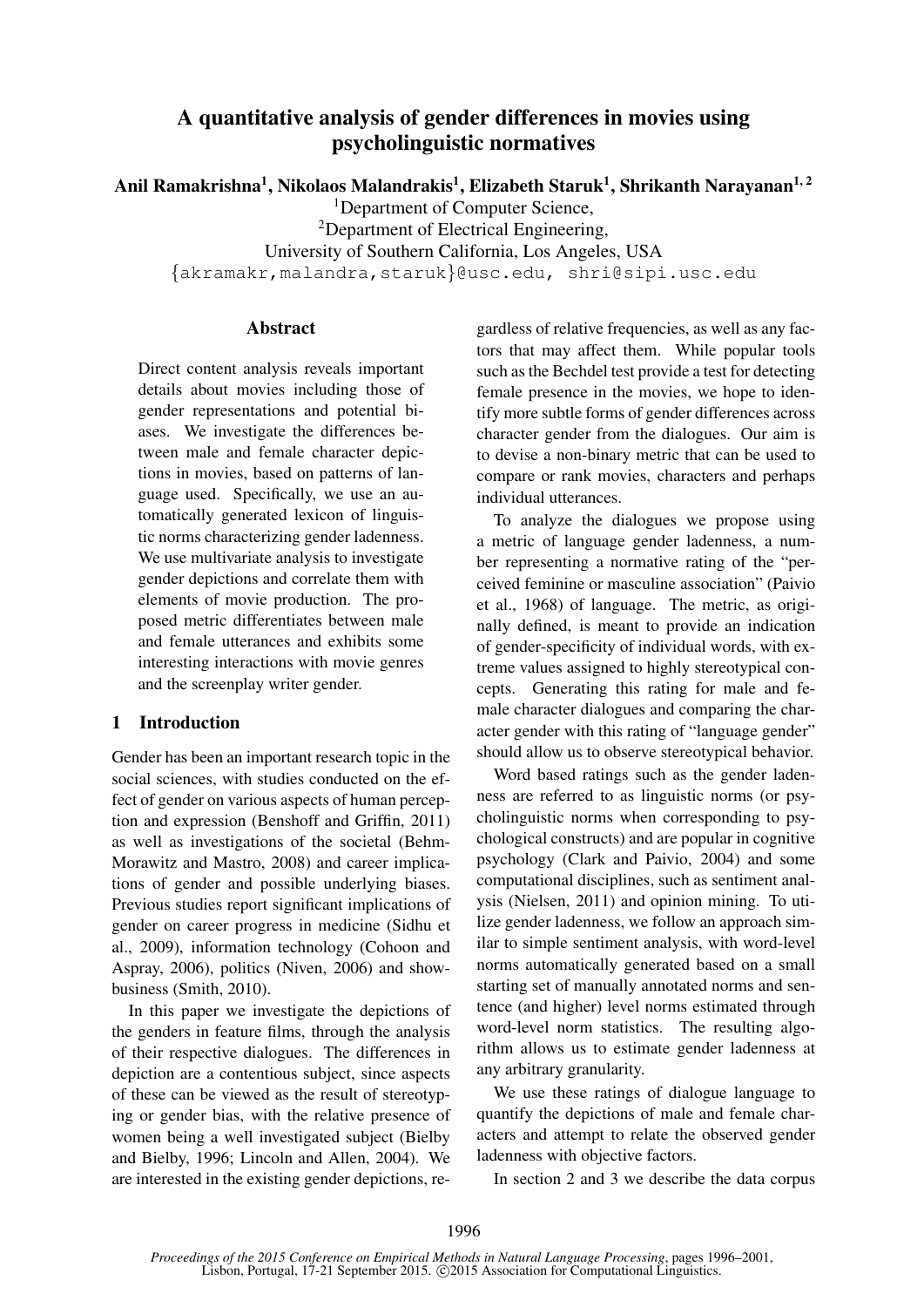| Word         | <b>Norm</b> |
|--------------|-------------|
| Infantry     | $-0.97$     |
| Truck        | $-0.73$     |
| Dictator     | $-0.56$     |
| Strider      | $-0.36$     |
| United       | $-0.18$     |
| Volunteerism | 0.04        |
| Hygiene      | 0.22        |
| Candle       | 0.45        |
| Radiant      | 0.66        |
| <b>Bride</b> | 0.84        |
| Gorgeous     | 0.96        |

Table 1: Sample word norms( $\in$  [-1, 1]); -1: Most masculine and  $+1$ : Most feminine.

and the feature extraction process respectively. We detail the experimental procedure in section 4 and analysis in section 5 and conclude with future extensions in section 6.

#### 2 Estimating Gender Ladenness

Gender Ladenness, as defined in (Clark and Paivio, 2004) represents the degree of perceived "feminine or masculine association" on a numerical scale ranging from very masculine to very feminine. It is important to note that there was no restriction to what "association" may mean: while it is reasonable to assume that associations of the form "A is B" or "A has B" would dominate annotator perception, that does not preclude other forms of association. Because of that, referring to the norms as indicators of how masculine or feminine the words are is not entirely accurate, though it is a reasonable approximation. The original ratings were re-scaled to  $[-1, 1]$  for our purposes, with lower values indicating a masculine association and high values indicating a feminine association. Some sample words, utterances and their corresponding ratings are presented in Table 1 and Table 3. Figure 1 shows the average gender ladenness across all utterances for the major characters of a few movies. The annotations as a whole are reflective of stereotypical views of gender roles, e.g., words related to war and violence have a strong masculine association, whereas words related to family or positive emotions carry strong feminine associations.

The manual annotations from (Clark and Paivio, 2004) contain ratings for only 925 words, which are not enough to provide sufficient coverage.



Figure 1: Average Gender Ladenness for a few sample movies, marker size proportional to number of utterances. Filled markers: Female characters, Hollow markers: Male characters; PF: Pulp Fiction, KB: Kill Bill, BC: Breakfast Club, AH: Annie Hall.

Therefore we use a lexicon expansion method, inspired by the work of (Malandrakis et al., 2013) to estimate the gender ladenness  $\hat{g}(w_i)$  of word  $w_i$ using the semantic similarities  $s()$  between  $w_i$  and reference words or concepts  $c_i$ , as

$$
\hat{g}(w_i) = \theta_0 + \sum_{j=1}^{N} \theta_j s(w_i, c_j),
$$
 (1)

where the terms  $\theta_i$  are trained model parameters.

Given a manually annotated lexicon and a set of reference words, this equation can be used to create a linear system. Solving the system via Least Squares Estimation (LSE) gives us the parameters  $\theta$  and an equation that can be used to generate gender ladenness for any new set of words.

Gender ladenness for larger lexical units is generated via simple statistics, as the average of word gender ladenness over all content words (adjectives, nouns, verbs and adverbs).

#### 3 Data

Our primary data source is the Movie DiC corpus (Banchs, 2012) which includes 619 movie scripts parsed from The Internet Movie Script Database (IMSDb, 2015). The xml formatted scripts contain transcripts with speaker information as well as some structural information. Additional metadata for each movie were collected from the Internet Movie Database (IMDb, 2015).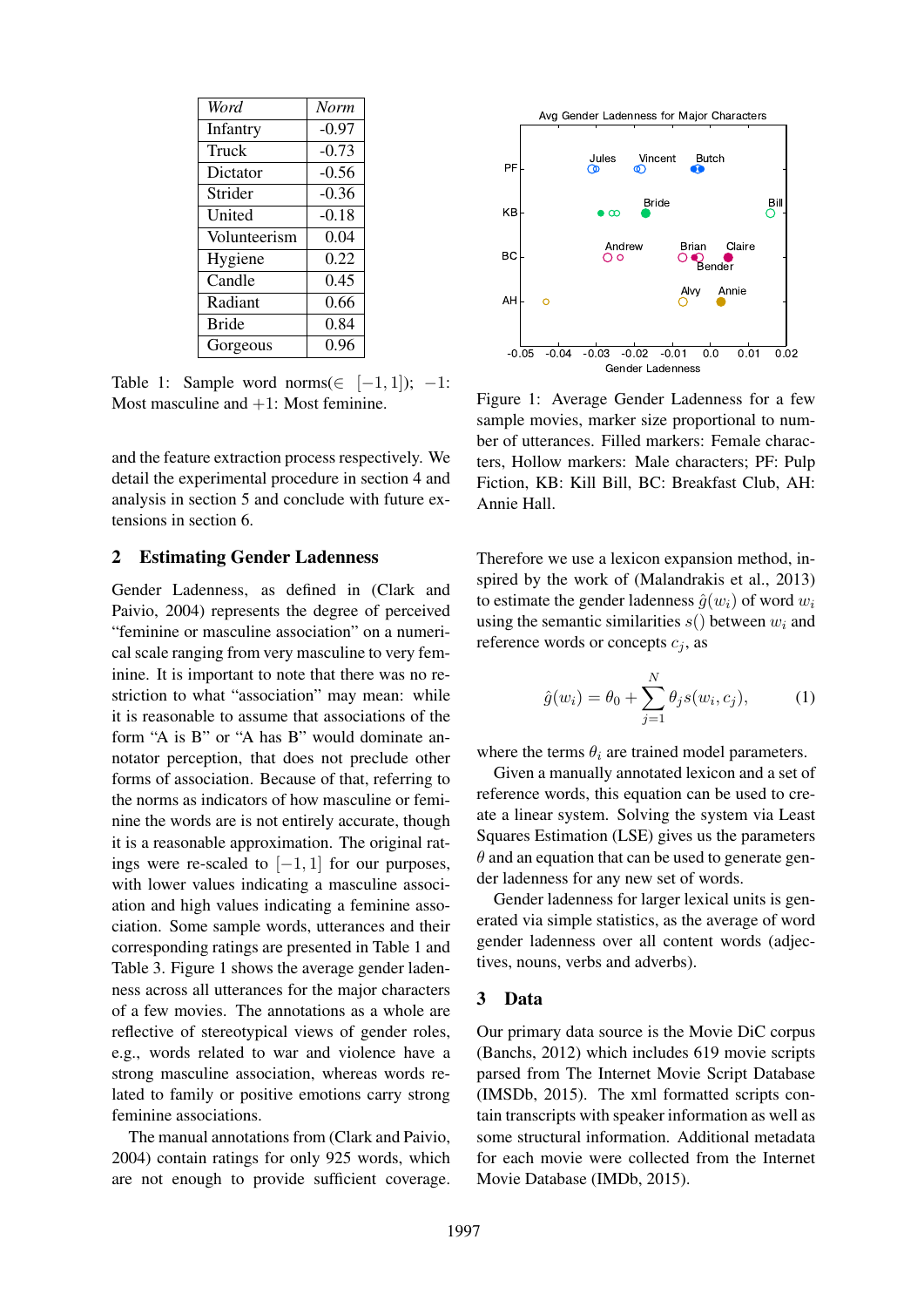Since our goal was to analyze gender depictions, we had to annotate each script utterance with a gender label. The process was complicated by inconsistencies between the information contained in the IMDb and Movie DiC corpora, like mismatched names, particularly for minor characters. Initially the script character names were cleaned using simple heuristics, such as the removal of all instances of the possessive "'s". The IMDb api (IMDbPY, 2015) was used to recover candidate movies matching the script movie name and, in the case of multiple candidates, the best candidate was selected based on the number of character names matching the script. Character names were compared using the Jaro-Winkler distance (Winkler, 1990). Having achieved a one to one mapping between IMDb and Movie DiC, we assigned a gender label to each matched character, using the gender predictor (NamSor Applied Onomastics, 2015). To make these predictions, we first use the name of the corresponding actor portraying that role; if there was no character match, we use the name of the character. Finally, we calculate a *confidence* score of our gender assignment per utterance for each movie, equal to the percentage of utterances with perfectly matched character name and a high confidence by the gender predictor. For the movies for which the confidence scores are not satisfactory, we manually match the script characters with IMDb's characters and annotate genders. In our experiments, we did this manual annotation with roughly 75 movies.

Having a mapping of scripts to IMDb entries, we collected more information about the movie such as the list of genres it belongs to and the members of the production team (producers, scriptwriters, directors), and followed a similar process as described above to assign genders to all persons. While movies may be created by multiple scriptwriters and directors, we retain only the first name, the primary credit, in each category. We removed infrequent genres and movies which belonged only to the removed genres. We also filtered out utterances with missing or incorrect character information and the utterances corresponding to characters for which the gender predictor fails to make confident predictions.

Movies with missing fields were also removed, leaving us with a total of 568 movies after the aforementioned pre-processing steps. Table 2 lists some descriptive statistics of the processed movie

| <b>Property Name</b>       | Female | Male   | <b>Total</b> |
|----------------------------|--------|--------|--------------|
| Movie Utterances           | 107372 | 256274 | 363646       |
| Producers                  | 746    | 2974   | 3720         |
| Directors                  | 33     | 572    | 605          |
| <b>Assistant Directors</b> | 846    | 2739   | 3585         |
| Screenplay Writers         | 130    | 1217   | 1347         |
| <b>Casting Directors</b>   | 548    | 195    | 743          |

Table 2: Movie Dataset statistics

| Utterance                    | Avg. GL |
|------------------------------|---------|
| Flowers for the Diva.        | 0.77    |
| Yeah, what a woman.          | 0.47    |
| Got the house to yourselves? | $-0.01$ |
| What about the crew?         | $-0.51$ |
| Yeah? You and what army?     | $-0.85$ |

Table 3: Average gender ladenness for sample utterances from the dataset

corpus. At least in terms of raw frequencies, the gender ratio is clearly skewed towards male, particularly in the case of directors and with the exception of casting directors.

The norm generating equation (1) requires a semantic similarity estimate  $s($ ), which for the purposes of this paper is the cosine of context vectors generated over a large corpus of raw web text. The corpus was created by posing a query to the Yahoo! search engine for every word in the English version of the aspell spell-checker and collecting the top 500 result previews. Each preview is composed of a title and a sample of the content, each being a single sentence. Overall the collected corpus contains approximately 117 million sentences.

# 4 Experimental Procedure

The descriptive feature in this method is gender ladenness, so we extracted an estimate for each utterance of every movie. Initially, all utterances were part-of-speech tagged and non-content words were removed. Then, word-level gender landenness norms were generated for every remaining word.

To generate word-level norms, we used equation (1) with the intermediate seed words  $w_i$  being the top 10000 most frequent words in our corpus of web text with length longer that 3 characters. For each word in our corpus, we generated a binary weighted context vector (of window size 1) of size  $\sim$  125000. Then, for each word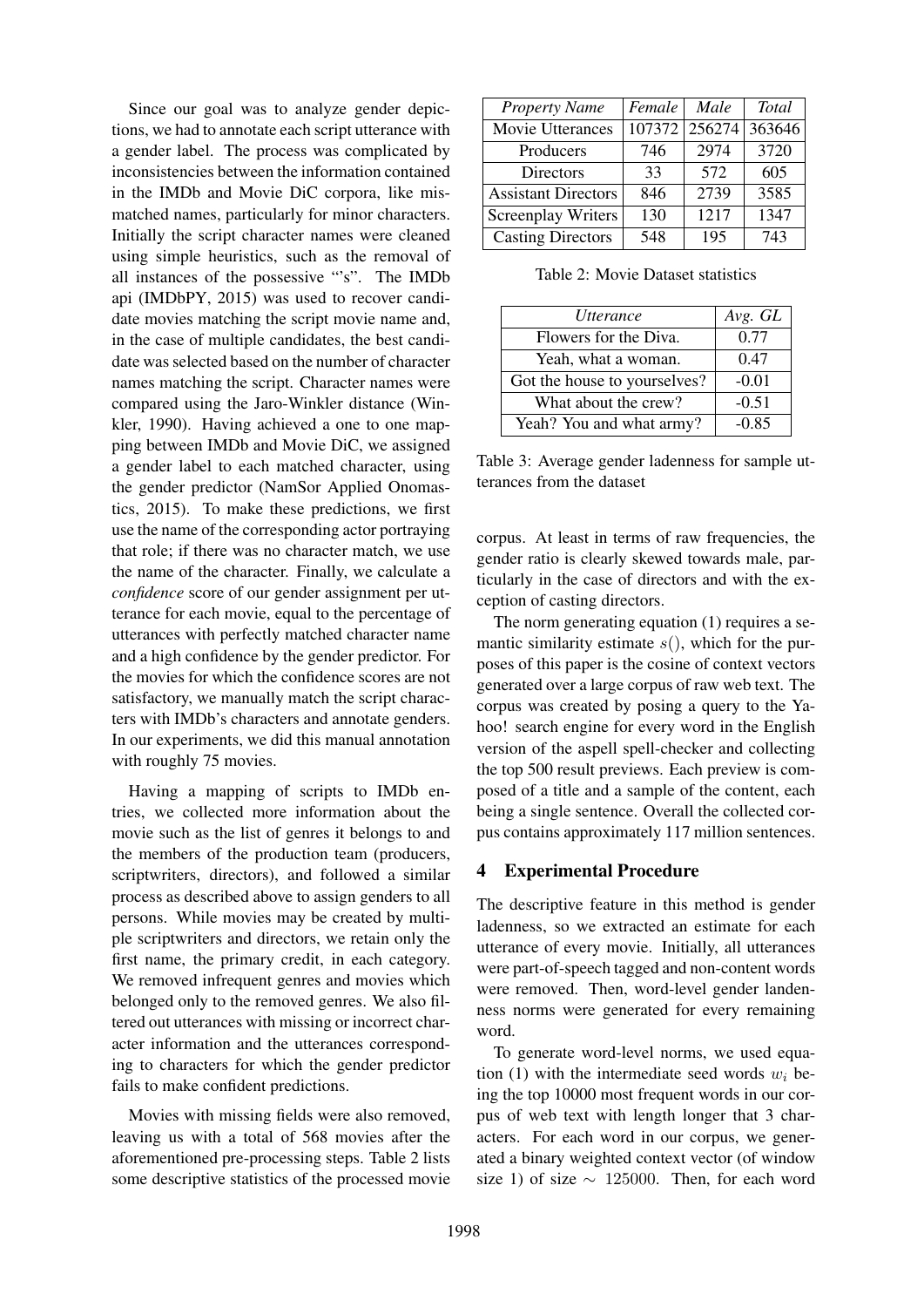of interest we calculated a 10000 place similarity vector, containing the cosine similarity scores between the context vector of said word and the context vectors of the 10000 intermediate seeds. Using the training set we generated a  $K \times 10000$ matrix of similarities to the seed words and applied dimensionality reduction via Principal Component Analysis (PCA), keeping the first  $N = 300$ components. These transformed similarities became the similarity terms  $s()$  of equation (1) and were used to train the model. For any word in the scripts, a 10000 place similarity vector is generated and transformed using the pre-calculated PCA matrix, then equation (1) is used to create the gender ladenness estimate.

Ratings were generated at the utterance level, and collective ratings (per character, gender or movie) were calculated as utterance rating averages.

## 5 Results

To evaluate the word norm generation algorithm, we performed a 10-fold cross-validation experiment on the 925 manually annotated norms in (Paivio et al., 1968). The generated norms were evaluated against the ground truth and the method achieved a 0.801 Pearson correlation to the ground truth. While there is no comparable result in literature, the resulting performance appears sufficiently high.

We first investigated the overall gender ladenness of movies, represented as the average of all utterance level scores, with respect to the genre(s) the movie belongs to. The independent variables for this analysis were nine binary indicator variables, one for each of the most frequent genre labels in our movie corpus, with values of zero if the movie does not belong to the specific genre and one if it does. The particular representation of genres as separate variables was chosen because each movie can belong to multiple genres. Interaction terms were included. Running nway ANOVA with the aggregate gender ladenness across both character genders as the dependent variable revealed significant differences between genres, with *Action* movies leaning towards the masculine (*p* = 0.013) compared to *Non-Action* movies, a not surprising result.

A few significant interactions between genres are shown in figure 2. Fig. 2a indicates that among non-drama movies, romantic movies tend to in-



(c) Action v/s Drama (d) Adventure v/s Mystery

Figure 2: Interactions between genres

clude more feminine language compared to nonromantic movies. However, if a movie belongs to the genre drama, its mean gender ladenness scores remain fairly constant, irrespective of its other genres. Similar interpretations can be drawn from the other plots in figure 2.

To analyze the effect of character gender on the gender ladenness scores, we next ran ANOVA with the character gender and the movie writer's gender as additional independent variables. The dependent variable in this case was the aggregate gender ladenness score across all utterances for male and female characters, so two scores per movie. The interaction of character gender and movie genre is shown in figure 3. The scores of male and female characters are correlated, which can be attributed to the underlying concepts in the utterances from these movies. The difference between genders is significant ( $p = 0.034$ ), with male characters consistently using significantly more masculine language than their female counterparts, a finding that lends some credence to the metric used. Looking at the binary genre variables revealed that

*Action* movies contained significantly more masculine language than *Non-Action* movies (*p* < 10−<sup>5</sup> ) and the same holds for *Crime* movies (*p* < 10−<sup>5</sup> ). Conversely, *Romantic* movies leaned towards the more feminine language than non-*Romantic* movies  $(p < 10^{-5})$  and similarly for *Comedy* movies compared to non-*Comedy* movies  $(p = 0.02)$ . The male - female character gender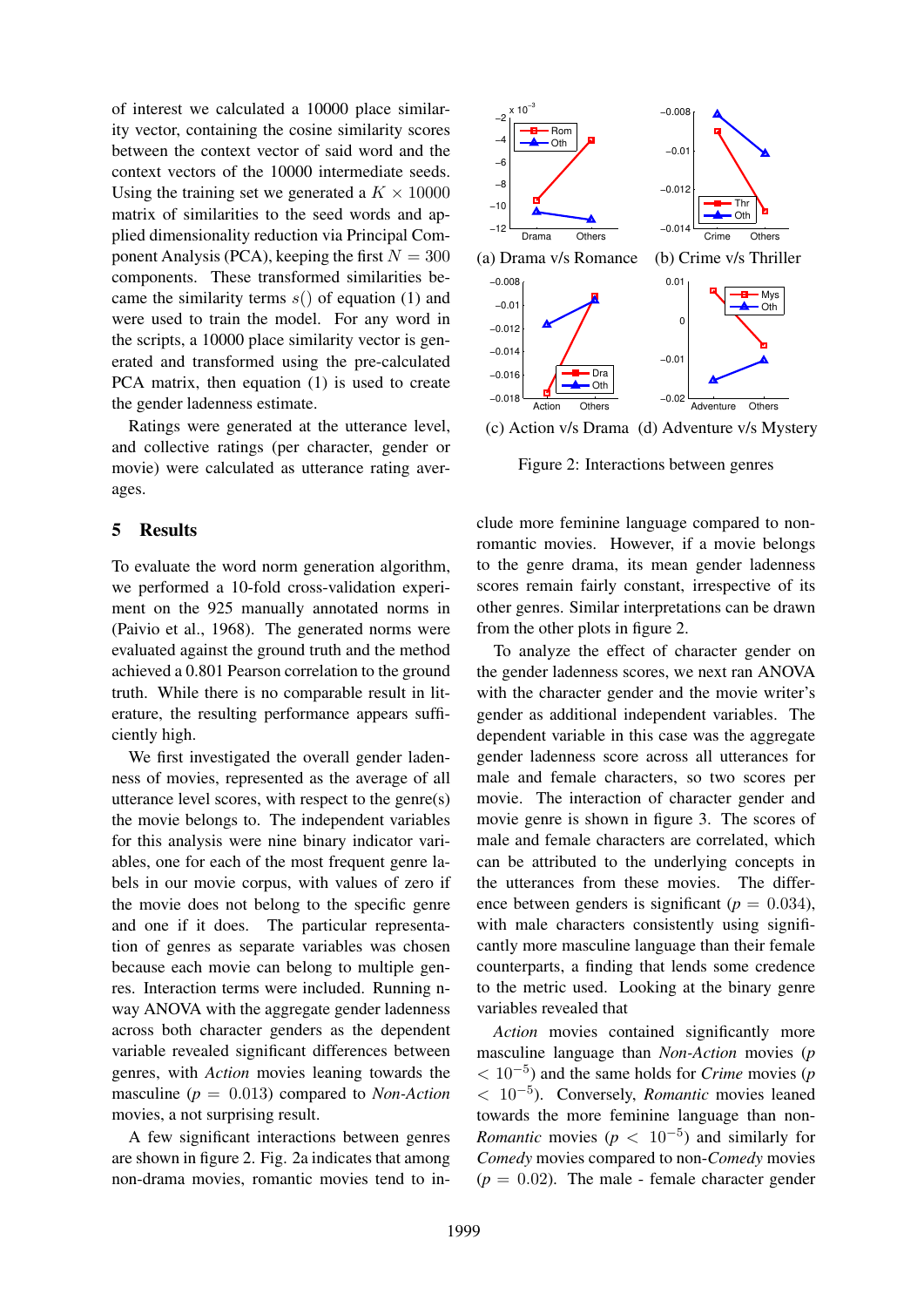

Figure 3: Interaction of movie genre with character gender

ladenness distance however is not affected in any significant way by the genre.

We include only the screenplay writer's gender in our analysis, though both the directors and screenplay writers influence the dialog lines (utterances), since the writers are more likely to directly influence the actual language used. In addition, the very small number of female directors in the data, as seen in table 2, leads to a violation of ANOVA's homoscedasticity assumption. Though the writer gender itself was not a significant factor, the interaction of writer's gender with the *Action* genre was significant ( $p = 0.005$ ). The plot illustrating this interaction is shown in figure 4. It appears that female script writers write more masculine utterances compared to their male colleagues, at least for *Action* movies. We also investigated interactions between the writer and character gender, but none proved significant.

## 6 Conclusions and Future Work

We used regression to extrapolate manually annotated psycholinguistic normatives to movie utterances and investigated the use of these metrics to describe gender depictions. The metric proved successful, showing significant differences between the genders and predictable patterns with respect to movie genres.

Future work will include the use of further metrics, with those describing emotions being the first candidates. We also intend to collect more movie and character level metadata to be used in analysis. Finally, it is worth remembering that language provides only a partial description of de-



Figure 4: Interaction of screenplay writer's gender with genre

picted characters, so we should aim to augment with aural/visual information.

# 7 Acknowledgements

The authors gratefully acknowledge support from NSF, Geena Davis Institute on Gender in Media and Google.org.

## **References**

- Rafael E Banchs. 2012. Movie-Dic: a movie dialogue corpus for research and development. In *Proceedings of the 50th Annual Meeting of the Association for Computational Linguistics: Short Papers-Volume 2*, pages 203–207. Association for Computational Linguistics.
- Elizabeth Behm-Morawitz and Dana E Mastro. 2008. Mean girls? the influence of gender portrayals in teen movies on emerging adults' gender-based attitudes and beliefs. *Journalism & Mass Communication Quarterly*, 85(1):131–146.
- Harry M Benshoff and Sean Griffin. 2011. *America on film: Representing race, class, gender, and sexuality at the movies*. John Wiley & Sons.
- Denise D Bielby and William T Bielby. 1996. Women and men in film gender inequality among writers in a culture industry. *Gender & Society*, 10(3):248–270.
- James M Clark and Allan Paivio. 2004. Extensions of the Paivio, Yuille, and Madigan (1968) norms. *Behavior Research Methods, Instruments, & Computers*, 36(3):371–383.
- J McGrath Cohoon and William Aspray. 2006. *Women and information technology: Research on underrepresentation*, volume 1. The MIT Press.